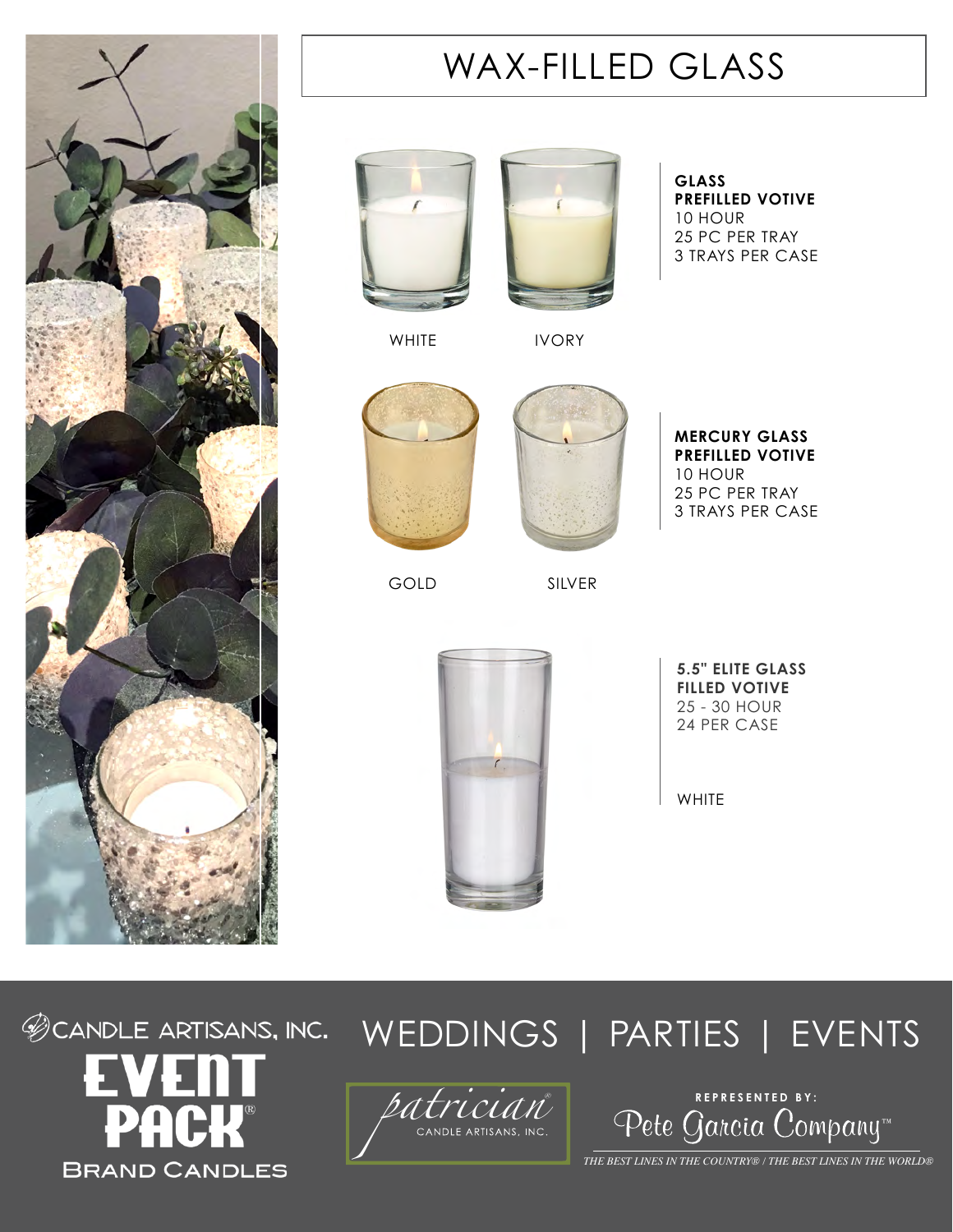## TEALIGHTS & VOTIVES



**PLASTIC TEALIGHT** 6 HOUR 4 BOXES PER CASE 126 PIECES PER BOX

WHITE



**7 HOUR PLASTIC TEALIGHTS** 100 PER BOX 400 PER CASE (4 BX)

WHITE



**8 HOUR OIL-FILLED VOTIVE** 90 PER BOX 2 BOXES PER CASE

CLEAR



**15 HOUR OIL-FILLED VOTIVE** 96 PER CASE

CLEAR



**COMPRESSED VOTIVE** 10 HOUR 72 PER BOX 4 BOXES PER CASE

WHITE



**VOTIVE CANDLE** 10 HOUR 36 PER BOX 8 BOXES PER CASE

WHITE



**VOTIVE CANDLE** 15 HOUR 36 PER BOX 8 BOXES PER CASE

WHITE



WHITE

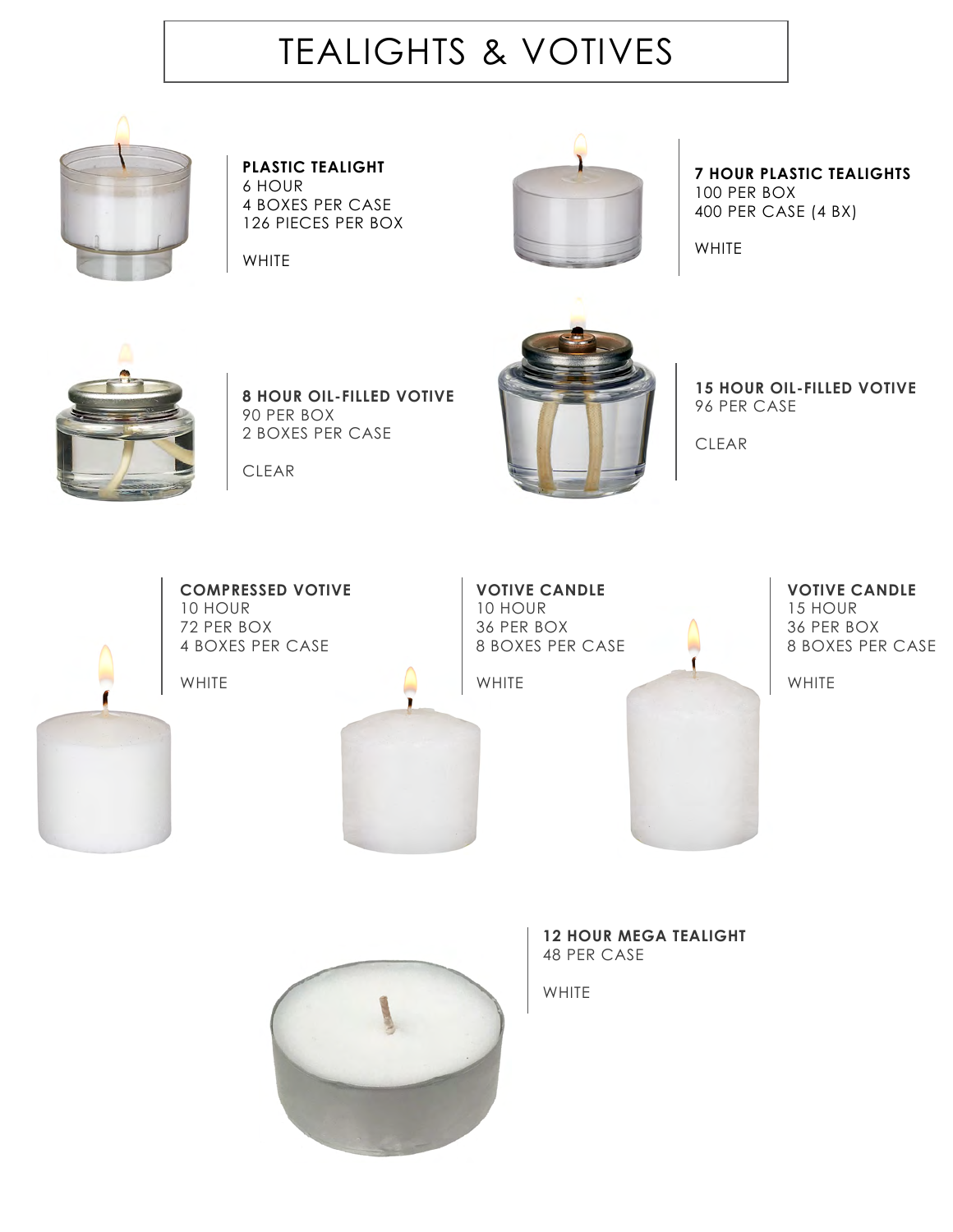

## NO WRAPPING SAVES TIME, COST & LABOR



UNWRAPPED PILLARS